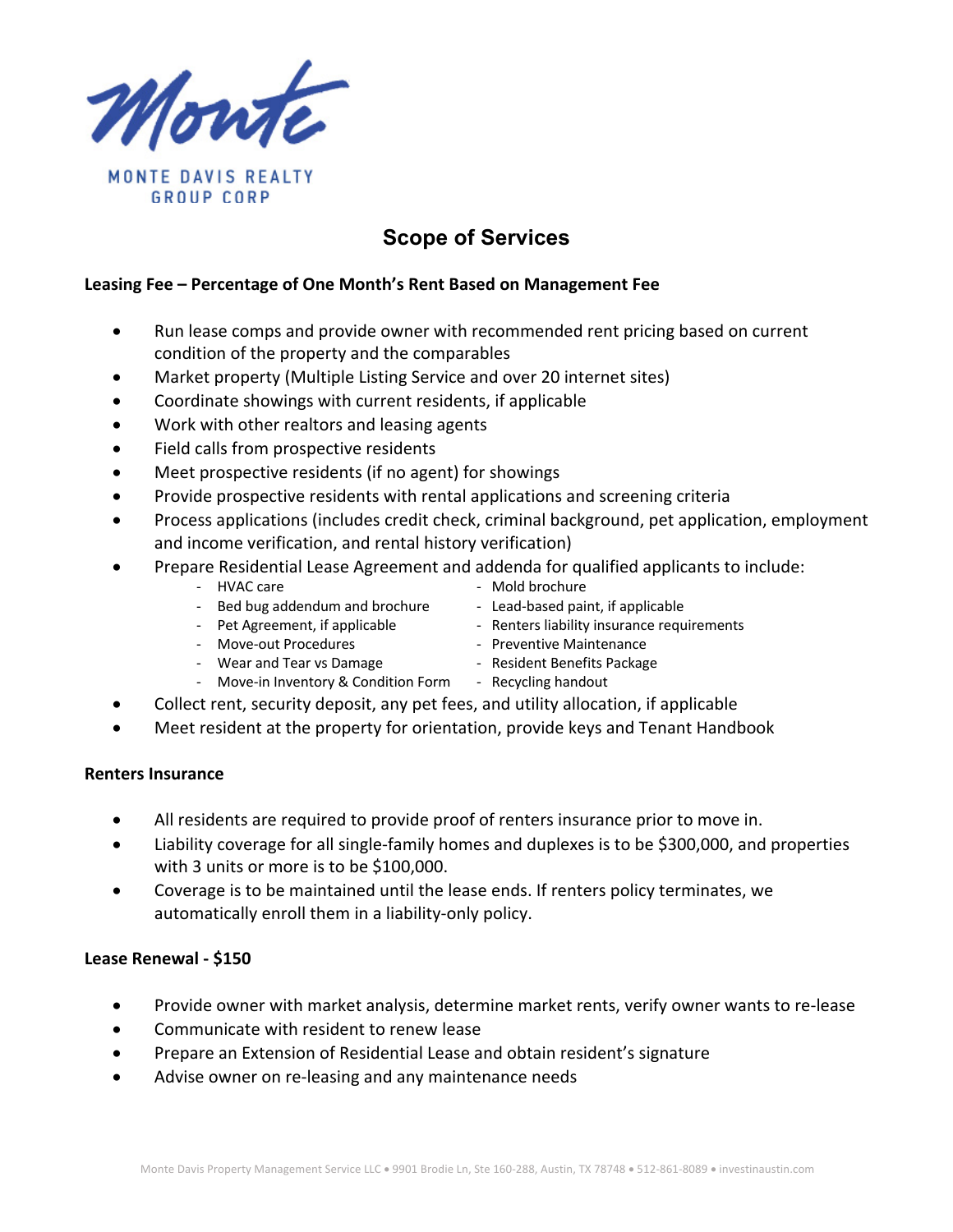# **Utilities**

- Stay in landlord's name while unit is vacant
- MDPM will verify transfer of service to tenant before keys are provided

# **Tenant Move-out / Prelease** (30 days prior to lease end date)

- Set up a combo lock box and make arrangements to get a key from resident
- Discuss and coordinate showing instructions/process with resident
- Re-send Move-out Procedure form (a benefit to all parties as it aims to minimize chargebacks to residents for cleaning/repairs, and we receive the property closer to rent-ready condition)

# **Maintenance Calls**

- Call resident to troubleshoot issue before assigning vendor (owner contacted for approval if repair bid is over \$300, unless an emergency)
- Create Work Order (if resident hasn't) to assign vendor and include resident's contact information for vendor to coordinate a date and time that is convenient for the resident
- Follow up with vendors and tenants

# **Site Visits**

- Exterior video or photos of complaints, i.e., HOA notices for unkempt lawn, vehicle on blocks, large items left at curb
- Interior video or photos for complaints such as an unauthorized pet, smoking in the unit, etc.
- Post notices such as a 3-Day Notice for non-payment of rent, or Writ

# **Exterior Inspection**

- Performed in the Spring and Fall, a report with video and/or photos to ensure your property is being taken care. For example:
	- Trees are 5' away from roof
	- Deferred maintenance
	- Lease violations
	- Gutters are clean

# **Periodic Inspection - \$99** (generally done 90-120 days prior to lease end date)

- Interior and exterior inspection
- Report with photos shared with owner
- Important to check for general care of the property and lease violations before offering lease renewal
- We contact owners when the time comes and ask if you want us to perform a periodic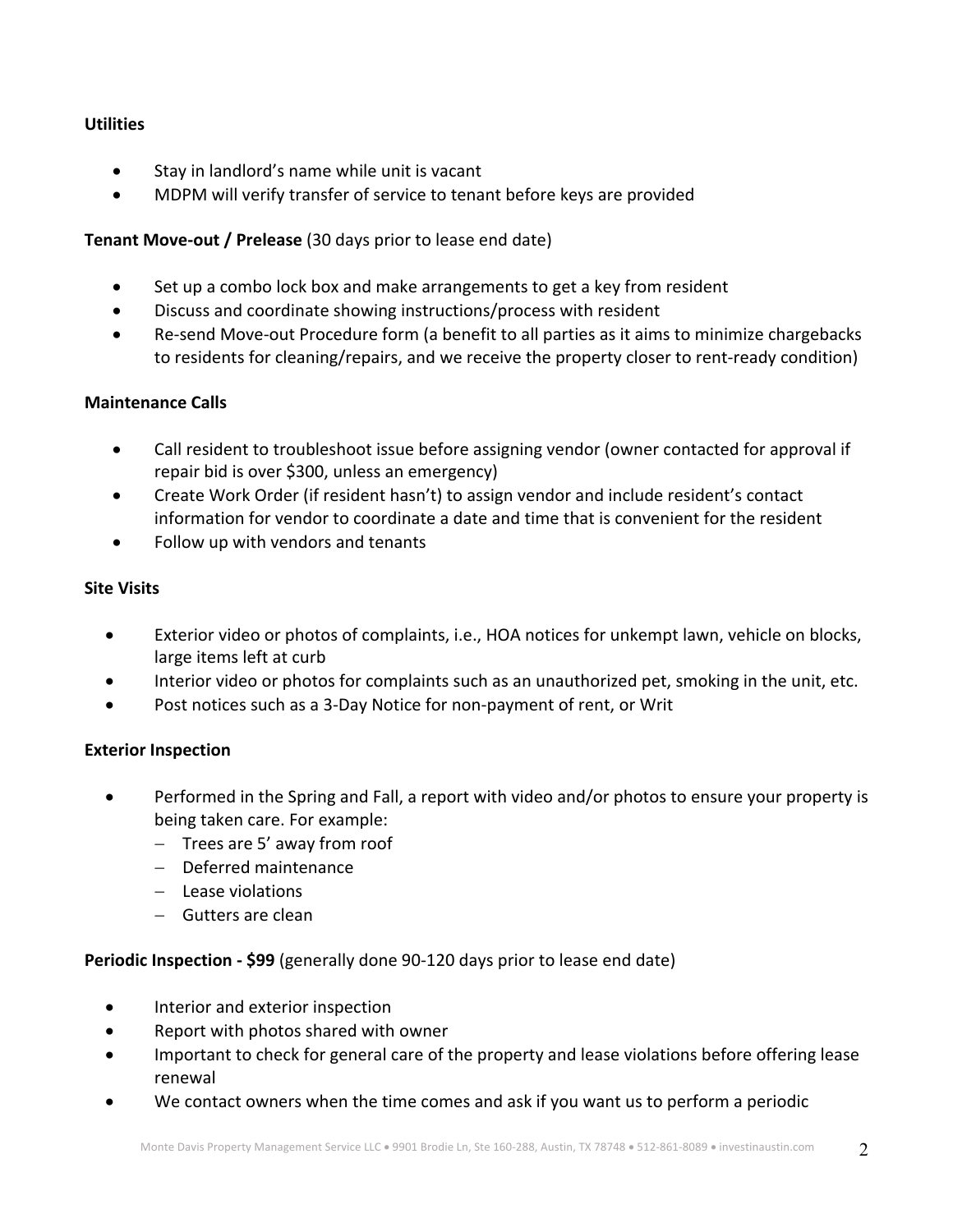#### **Move-in Inspection**

Exterior and interior inspection with photos for marketing (videos for large projects)

#### **Move-out Inspection**

- Interior and exterior final inspection with video or photos for the security deposit disposition
- Recommendations for make-ready items, if necessary

# **Property Awareness / Notices**

- Monthly filter change reminders
- Pest control / rodents
- Electricity conservation notice
- Freeze warning / tips / delivery of spigot covers
- Excessive heat warning and tips
- Hazardous weather notice
- Fall maintenance tips
- Covid resources and pandemic updates

# **Standard Make Ready - 10% of Total Cost at \$2,000 and Above**

- Oversee all work from start to finish
- Coordinate access to the property for vendor bids
- Provide video progress (remodels only) and list of necessary repairs and maintenance
- Provide list of suggested upgrades
- Assistance with design and paint color choices and shopping for products
- Approve all vendor work before payment

# **Home Warranty Contract - \$50 per claim**

- Contact Home Warranty Company to initiate a claim
- Work with vendor assigned by Home Warranty Company
- See claim through to completion

# **Homeowner Association (HOA)**

- Communicate directly with tenant re any HOA violation notices
- Send Lease violation notice if HOA violation is repeated
- Share HOA emails with tenants (roof repairs, window replacement, pool closure, etc.
- We do not manage dues payments